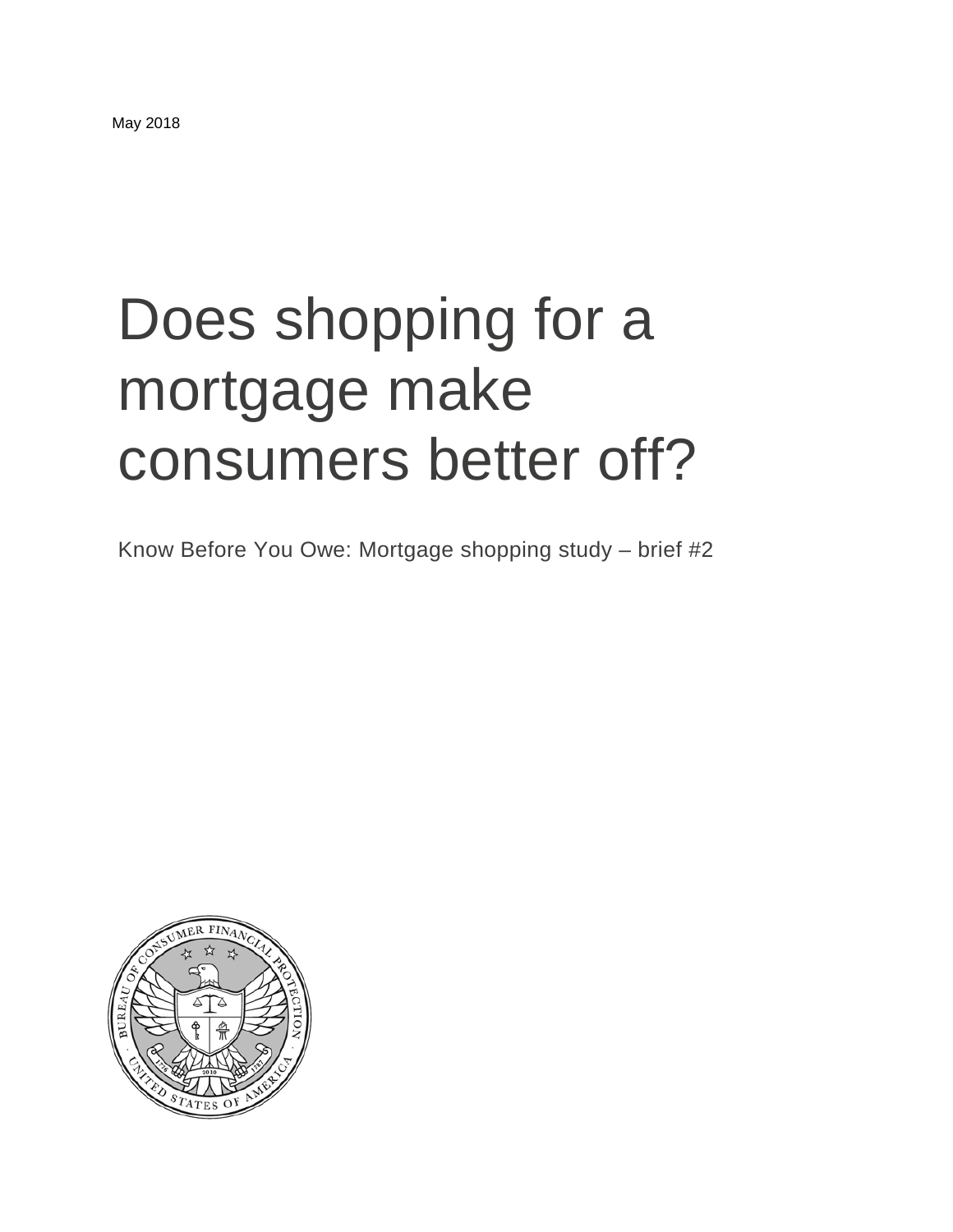*This is the second in a [series of research briefs](https://www.consumerfinance.gov/data-research/research-reports/know-before-you-owe-mortgage-shopping-study/) on homebuying and mortgage shopping developed by the Bureau of Consumer Financial Protection's Office of Research and Division of Consumer Education and Engagement. This research brief draws heavily on the first brief in this series, which describes the study and research methodology in detail. Information on the Bureau's study design, technical details and definitions, and descriptions of the data can be found in the [first brief.](https://files.consumerfinance.gov/f/documents/bcfp_mortgages_shopping-study_brief-1-methodology.pdf)*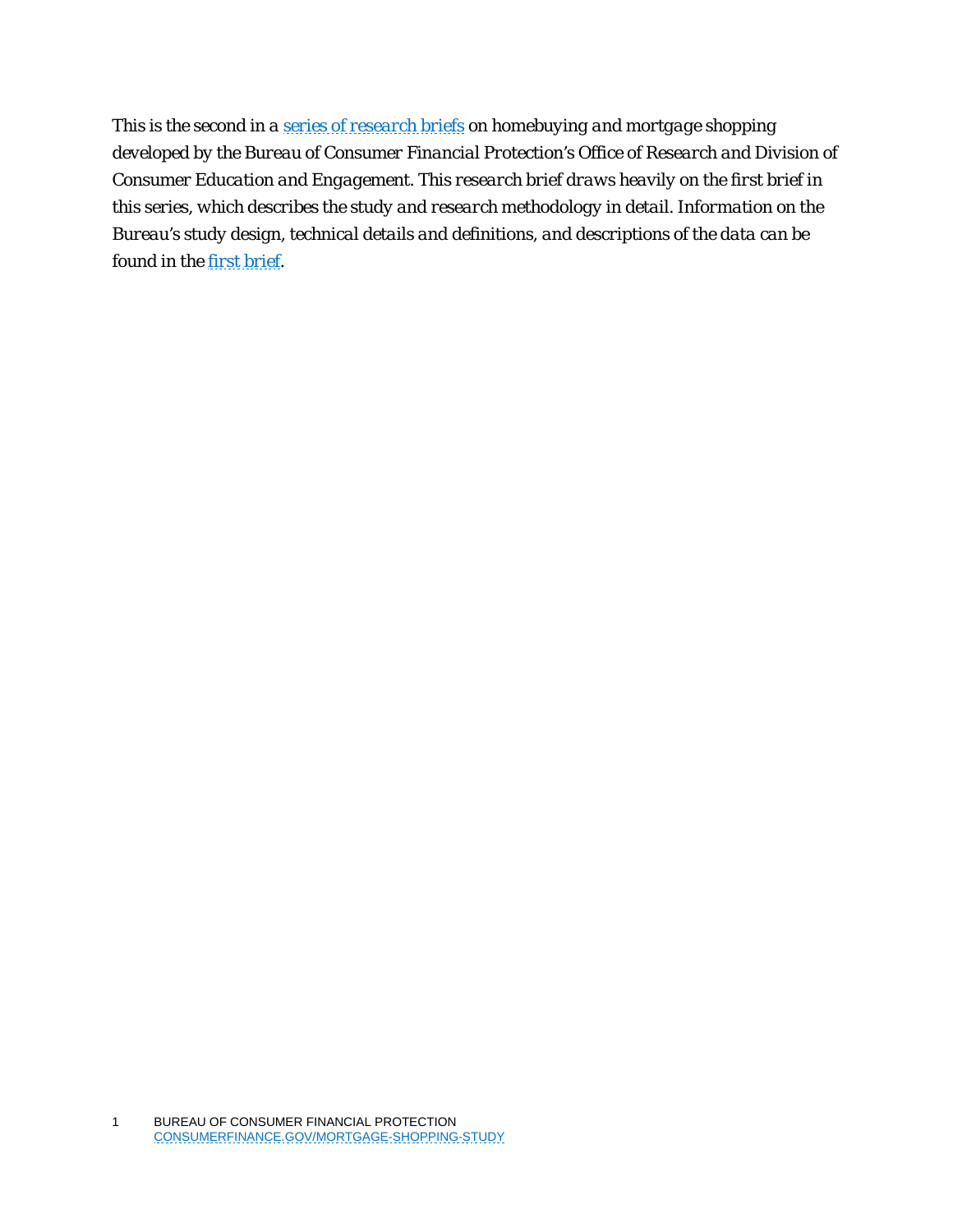# 1. Introduction

The primary goal of the Bureau's research study was to examine the effect of comparison shopping and consumers' outcomes in the home and mortgage markets. The study used a randomized control trial in which a group of consumers was encouraged to conduct mortgagerelated shopping (the "treatment group") and their outcomes were subsequently compared to a control group which did not receive such encouragement. In this brief, Bureau researchers first examine whether the intervention effectively encouraged the treatment group to shop more. Finding positive results, reseachers then examined whether the encouragement affected any of the three key outcome measures:

- consumers' knowledge of the mortgage market
- consumers' confidence in their ability to handle home- and mortgage-related activities
- the terms of the mortgages homebuyers receive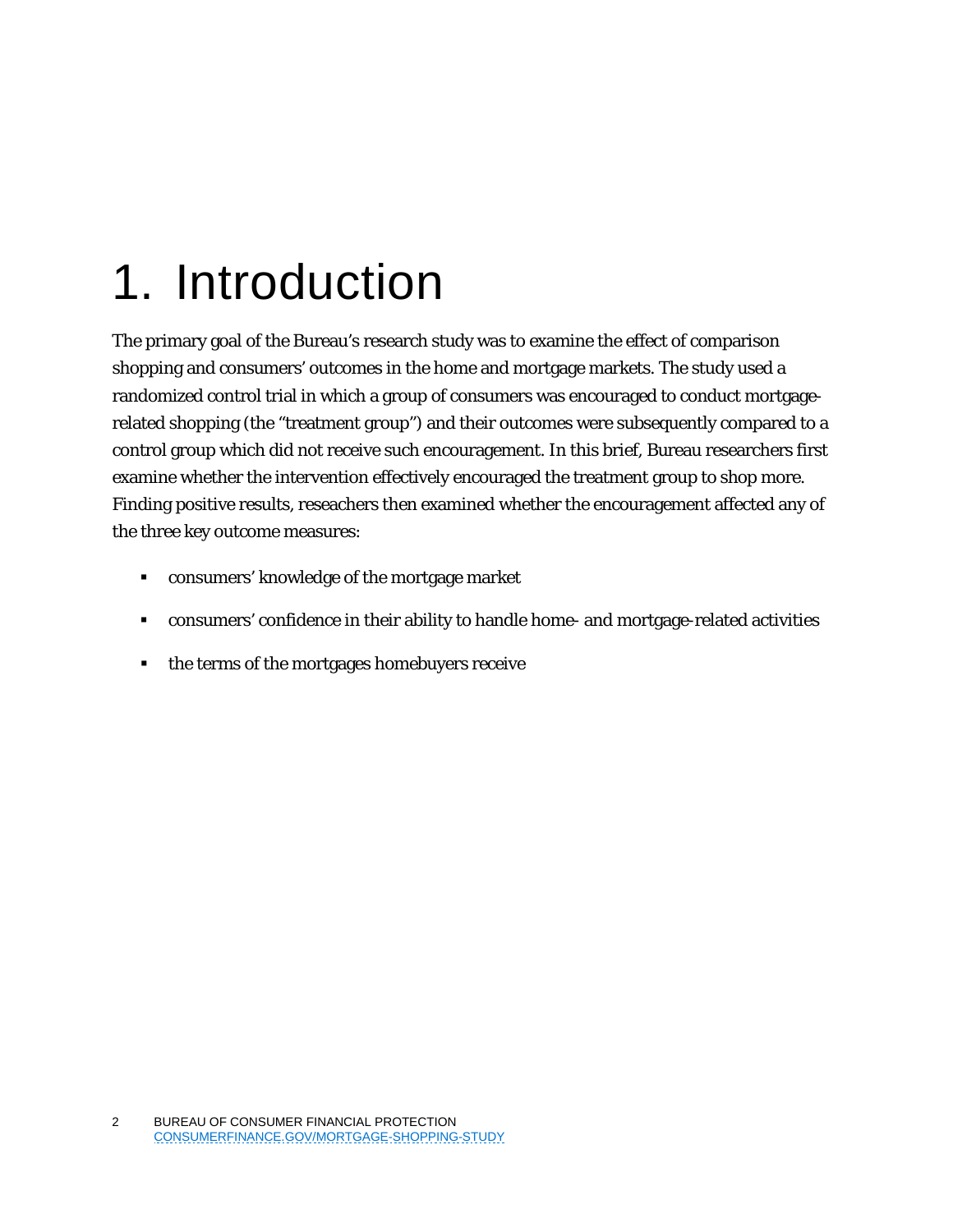# 2. Mortgage shopping

The study measured shopping in three ways: (1) the number of lenders the participant reported contacting; (2) the number of preapproval and prequalification letters the participant reported obtaining; and (3) the number of official Loan Estimates the participant reported receiving. The three measures were intended to quantify how broadly each consumer searches and at what level of depth. Contacting a lender is, of course, required for any further engagement and therefore the number of lenders a participant contacts is indicative of the breadth of their mortgage shopping. Obtaining either a preapproval letter or a Loan Estimate requires further engagement with a lender, including the submission of personal and financial information. Measures of these activities are therefore intended to give a sense of how broadly participants engaged with lenders on a deeper level.<sup>[1](#page-3-0)</sup>

Table 1 displays the average number of lenders contacted, pre-approval letters obtained, and Loan Estimates obtained (standard errors are in parentheses<sup>2</sup>). The first row contains measures for the entire study population, and the second row contains measures for the subset of participants who reported purchasing a home during the study. Participants who reported purchasing a home reported engaging in each of these activities more than the study population

<span id="page-3-0"></span><sup>1</sup> Although many borrowers obtain a preapproval letter prior to obtaining a Loan Estimate, this order is not required, and, indeed, a preapproval letter is never required to consummate a mortgage. The values of these documents are also different. A preapproval letter gives a borrower some assurance that the lender is willing to lend to them. A Loan Estimate does not provide this assurance, and rather, estimates the cost of a potential loan to the borrower.

<span id="page-3-1"></span><sup>2</sup> Standard errors are used in this brief as a measure of the precision of their associated estimates. The standard error of 0.02 in the third column of Table 1 means that researchers can be fairly confident that the average number of lenders contacted in the Bureau study, 1.74, is within 0.02 of the population average (that is, the average obtained if researchers surveyed the entire relevant population). In other words, researchers are about 95 percent confident that the Bureau estimate is within  $0.04$  (2 x  $0.02$ ) of the population average. In this case, the standard error is small relative to the estimate, so the research team can be confident that the population average is not too far from the Bureau's estimate of 1.74.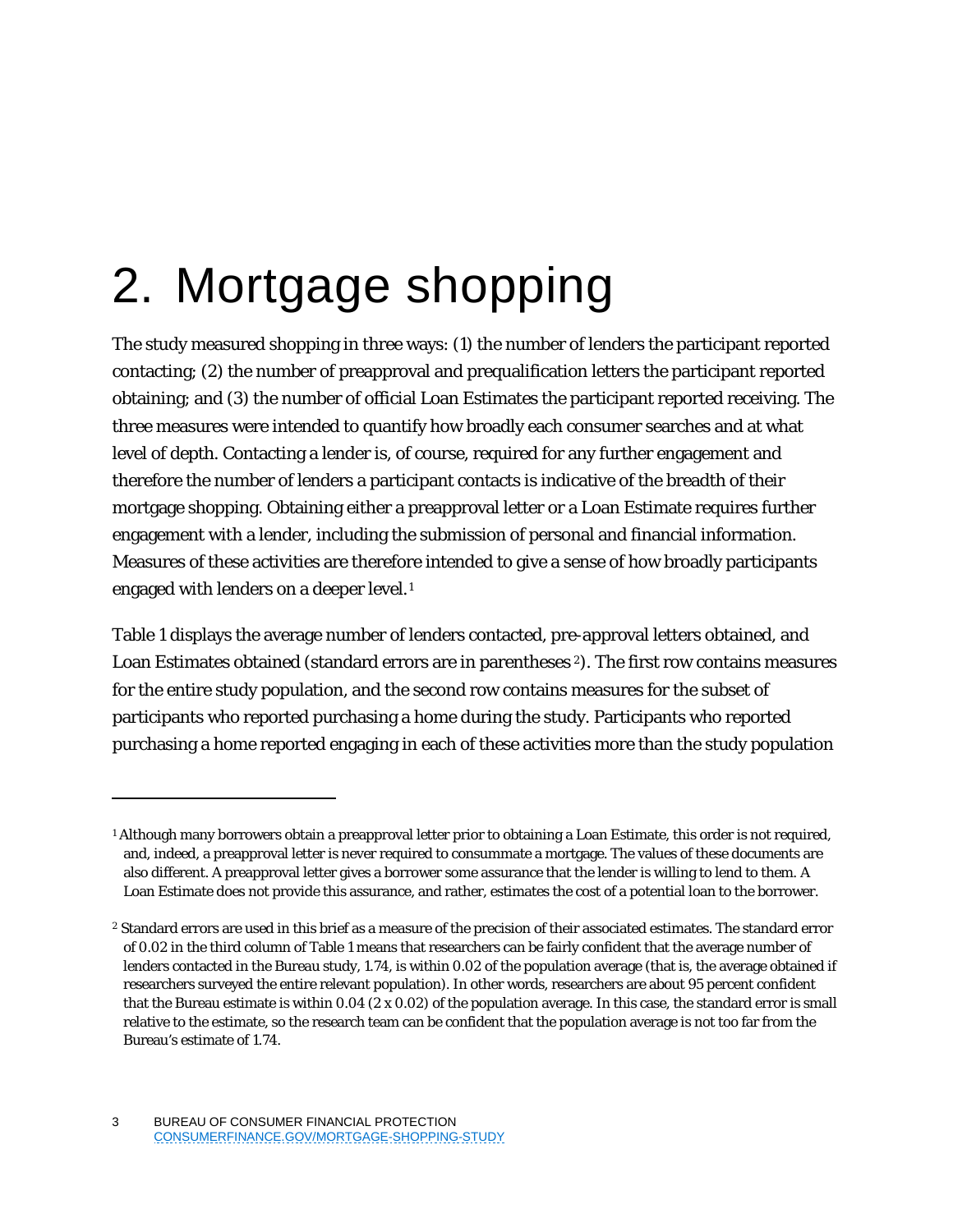as a whole. This difference is natural since the study population includes individuals who gave up their home search as well as individuals who did not advance their home search as far as they expected to at the beginning of the study. Perhaps reflecting the increasing levels of required effort, and also reflecting the (essentially) sequential relationship of the activities, both rows show that participants reported contacting more lenders than obtaining preapproval letters, and obtaining more preapproval letters than Loan Estimates.

|                     | Obs.   | <b>Lenders</b><br>contacted | Preapproval<br><b>letters</b> | Loan<br><b>Estimates</b> |
|---------------------|--------|-----------------------------|-------------------------------|--------------------------|
| Study<br>population | 12.320 | 1.74(0.02)                  | 1.21(0.02)                    | 0.78(0.01)               |
| Purchased a<br>home | 4,142  | 2.04(0.04)                  | 1.96(0.03)                    | 1.37(0.03)               |

| TABLE 1: | REPORTED CONTACT WITH LENDERS, MEAN (SE) |  |
|----------|------------------------------------------|--|
|----------|------------------------------------------|--|

Table 2 displays the same average measures among the study population, separated by whether participants were in the control group or the treatment group. The table shows that, on average, participants in the treatment group reported contacting 0.44 (28 percent) more lenders, received 0.26 (23 percent) more preapproval letters, and received 0.19 (26 percent) more Loan Estimates. Each of these differences is highly statistically significant (t-tests; p-values < 0.001), and the results persist when the analysis controls for demographic, baseline status, and attitudinal measures.

| TABLE 2: | REPORTED CONTACT WITH LENDERS, BY TREATMENT GROUP, MEAN (SE) |
|----------|--------------------------------------------------------------|
|          |                                                              |

|                   | <b>Lenders contacted</b> | <b>Preapproval letters</b> | <b>Loan Estimates</b> |
|-------------------|--------------------------|----------------------------|-----------------------|
| Control group     | 1.58(0.04)               | 1.11(0.03)                 | 0.71(0.02)            |
| Treatment group   | 2.02(0.04)               | 1.37(0.03)                 | 0.90(0.03)            |
| <b>Difference</b> | 0.44(0.06)               | 0.26(0.04)                 | 0.19(0.03)            |

As discussed in the first brief in this series, because participants in the treatment group were treated identically to those in the control group except for the fact that they were encouraged to shop, differences in shopping behavior can be said to have been caused by the shopping encouragement. The result that the treatment successfully encouraged shopping behavior is an important first step for the analyses that follow; since the study successfully increased shopping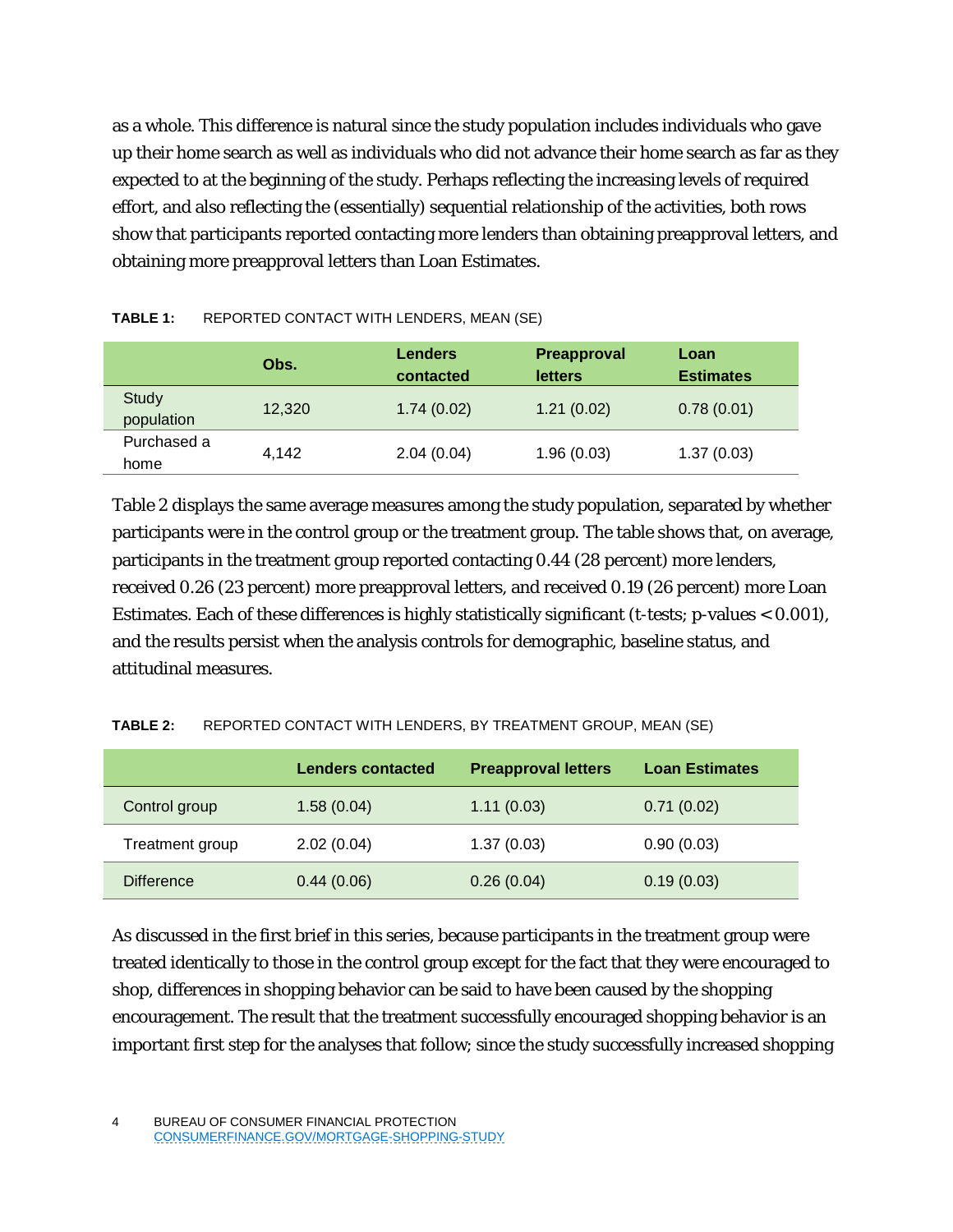behaviors in the treatment group, Bureau researchers can now explore whether this increased shopping is associated with other important outcomes.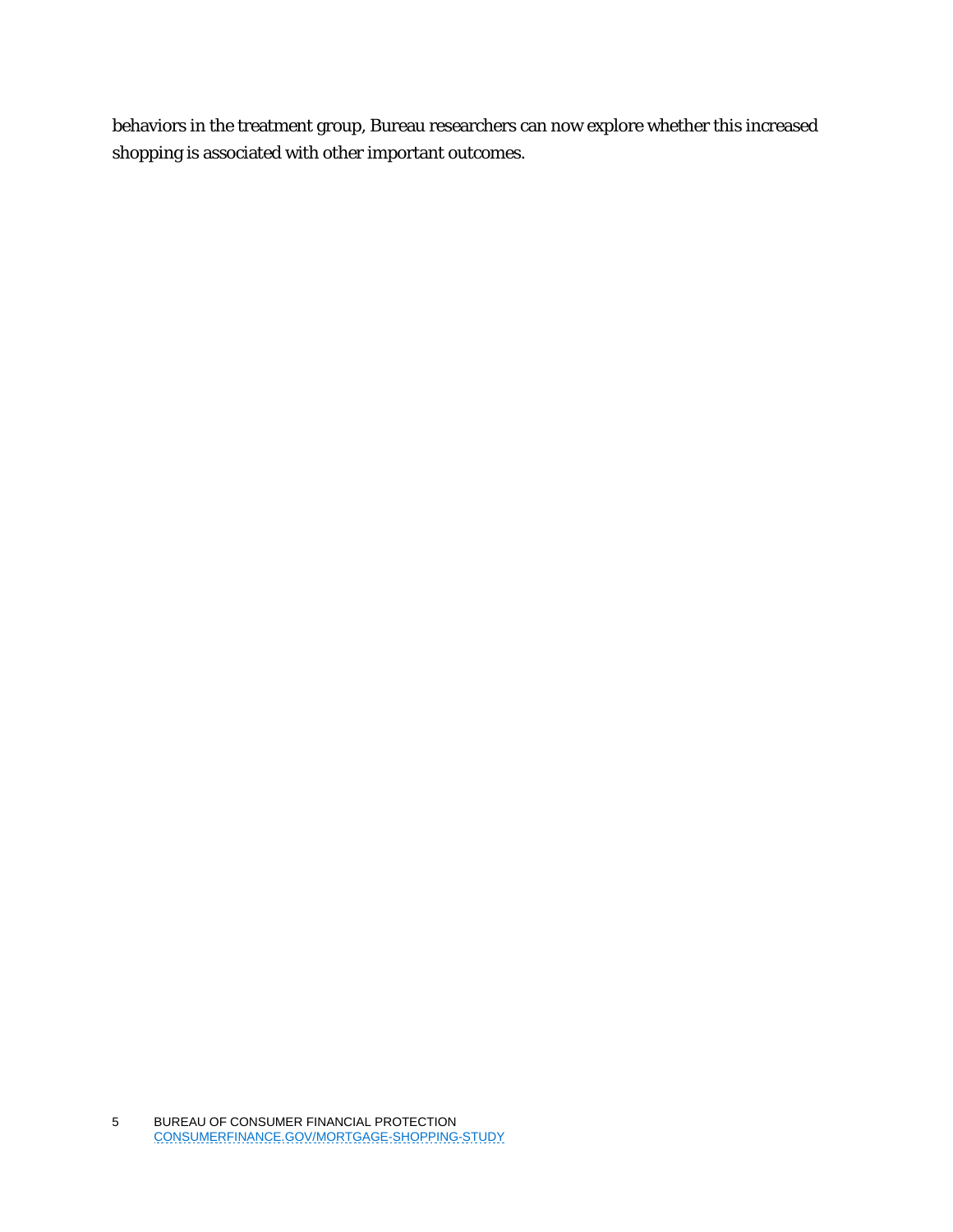### 3. Homebuying and study completion

Bureau researchers next examine whether assignment to the treatment group affected participants' likelihoods of completing the Bureau study or buying a home. It is important to consider whether treatment affected participants' likelihood of completing the study because if it did, this could mean that any results researchers find are driven by differences in *who completed the study* rather than an actual change in outcomes across the group's population[.3](#page-6-0) The research team is interested in whether treatment affected participants' likelihood of buying a home because reducing the likelihood might be considered an adverse effect of the treatment.

Table 3 shows that participants in the treatment group were 2.1 percentage points (4.68 percent) less likely to complete the study. This difference is statistically significant, meaning that the research team can be highly confident that fewer people completed the study *because* they were in the treatment group, and not due to random chance. This result is essentially the same when the analysis controls for demographic, baseline status, and attitudinal measures. This result tells us that the analyses that follow must attempt to account for this difference so as not to confuse effects due to selection bias with effects due to treatment. One way to do this is to control for a variety of observable variables, such as demographics, how far participants had progressed in their home and mortgage searches when they began the study, and certain psychological and

<span id="page-6-0"></span><sup>3</sup> This would be a form of selection bias. See the first brief in this series for a lengthier discussion on this topic.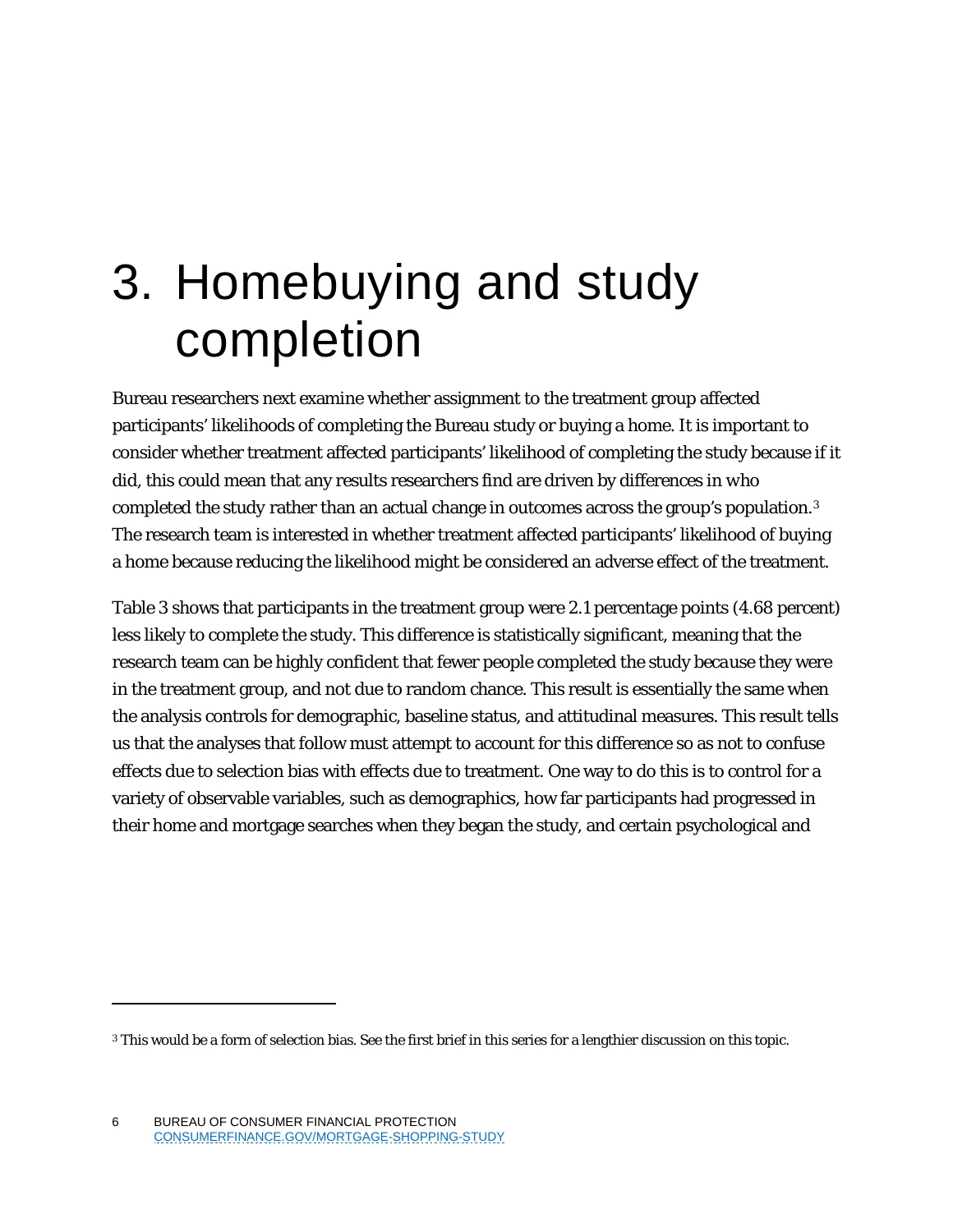attitudinal measures. By including these variables in the analyses, Bureau researchers attempt to account for any disparities in outcome measures that are attributable to these variables.<sup>[4](#page-7-0)</sup>

Table 3 also shows that participants in the treatment group were 0.32 percentage points (1.61 percent) less likely to purchase a home. This difference is not statistically significant, meaning that researchers lack the confidence to conclude that the difference is due to anything other than random chance. This difference is also not economically significant, meaning that it is relatively small. This result is not significantly altered when the analysis controls for demographic, baseline status, and attitudinal measures.

**TABLE 3:** REPORTED PURCHASE OF HOME OR COMPLETION OF THE STUDY, BY TREATMENT GROUP, PROPORTION (SE)

|                   | <b>Purchased a home</b> | <b>Completed study</b> |
|-------------------|-------------------------|------------------------|
| Control group     | 0.2056(0.005)           | 0.449(0.006)           |
| Treatment group   | 0.2023(0.005)           | 0.428(0.006)           |
| <b>Difference</b> | $-0.0032(0.007)$        | $-0.021(0.009)$        |

<span id="page-7-0"></span><sup>4</sup> For a full accounting of methods used to account for differential attrition please see Beckett and Chin (in progress). For an in-depth analysis of the characteristics that correlate with attrition in this study, please see Chin, Couper, and Beckett (forthcoming).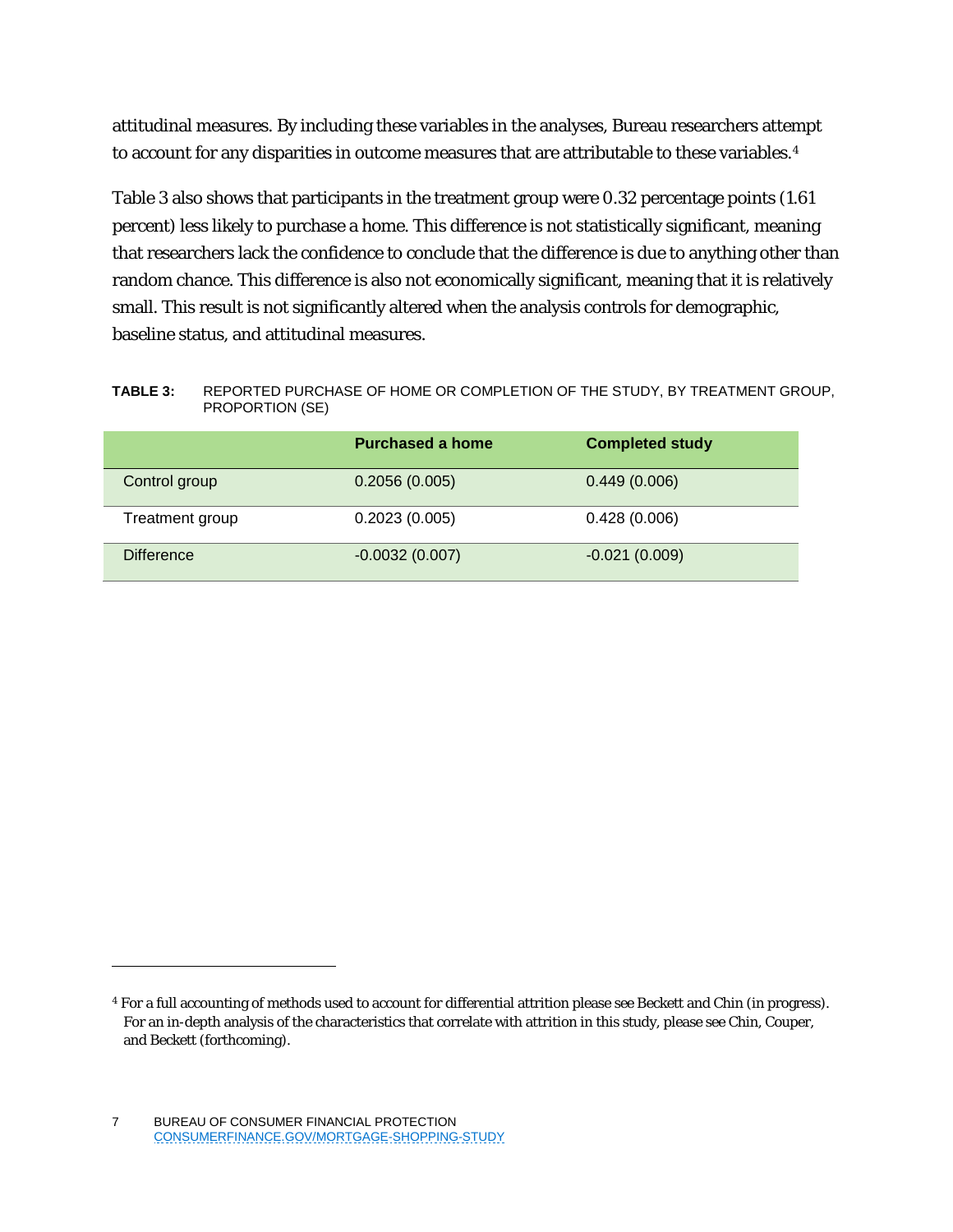### 4. Knowledge

The first outcome of interest was participants' knowledge of the mortgage market. Brief 3 will have an in-depth discussion of the knowledge scale used as well as an in-depth analysis of the participants' responses. In short, the Bureau asked each participant nine multiple-choice questions on mortgages and homebuying, each with a single right answer. These questions were asked both at the beginning of the study and at the end of the study to assess how participants' knowledge changed over the course of the study. In scoring participants' responses, they received one point if they answered a question right, and zero points otherwise. Knowledge scores therefore ranged from zero to nine.

Table 4 displays intent-to-treat (ITT) estimates of the average difference between the treatment and the control groups. ITT estimates were discussed in generality in the [first brief](https://files.consumerfinance.gov/f/documents/bcfp_mortgages_shopping-study_brief-1-methodology.pdf) in this series. As ITT estimates, the differences displayed in the table are measures of the effect of *encouragement to shop* on the *entire treatment group's* (average) knowledge. The middle column displays average differences in participants' knowledge scores measured at the end of the study. Participants in the treatment group answered about 0.19 more questions (3.5 percent) correctly than the control group. The last column displays changes in knowledge scores relative to participants' baseline knowledge scores. These data show that participants in both groups became more knowledgeable over time, with the control group answering 0.42 more questions correctly at the end of the study than at the beginning, on average. However, the treatment group increased its score by approximately 0.21 (50.0 percent) more over the same period. Controlling for demographic, baseline status, and attitudinal measures; including participants' baseline knowledge scores; and adjusting for differential completion rates; does not significantly alter the result. Each of these differences is highly statistically significant (p-values < 0.001).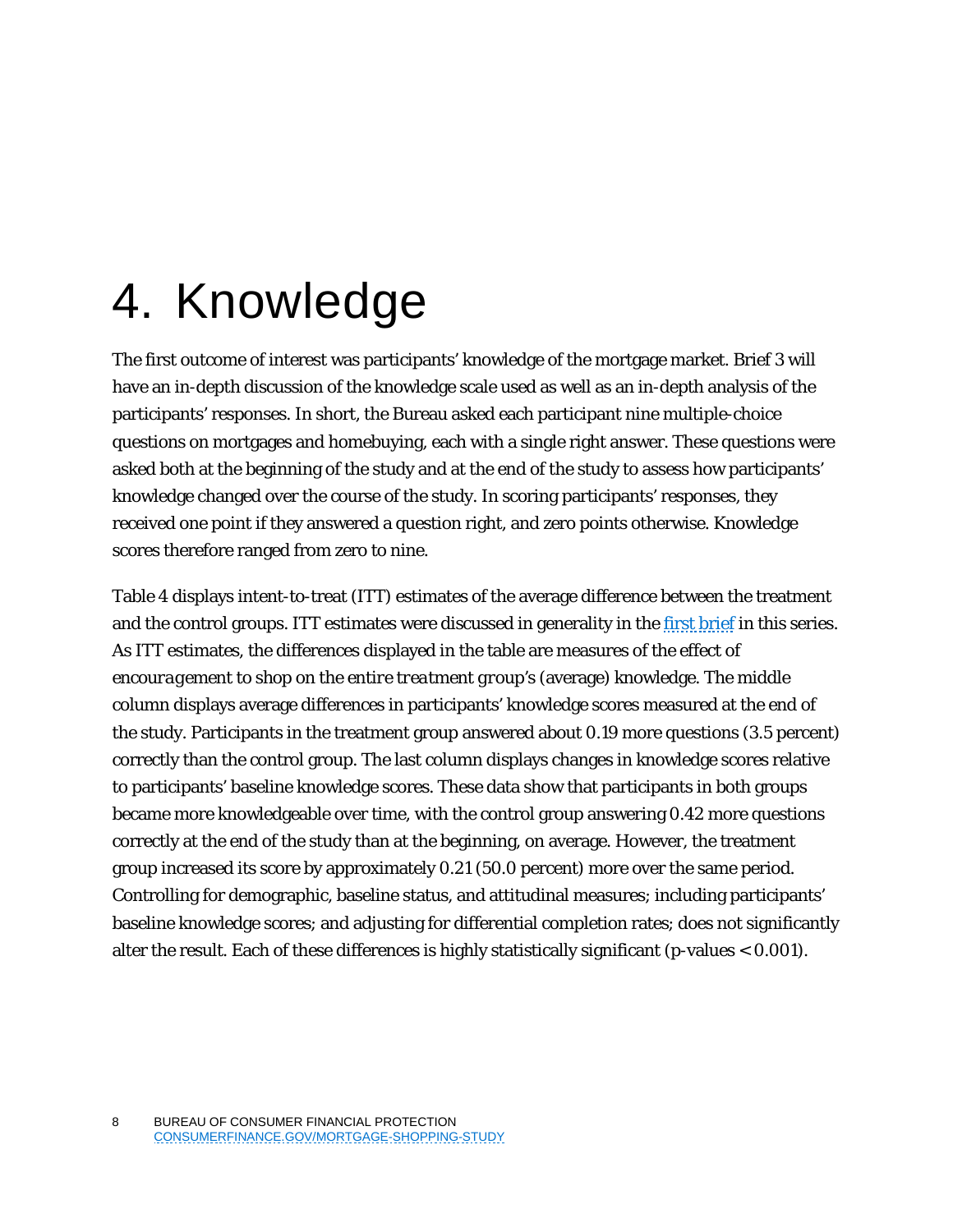#### **TABLE 4:** ITT ESTIMATES OF THE EFFECT OF TREATMENT ON KNOWLEDGE, MEAN (SE)

|                        | <b>Post-study knowledge</b> | <b>Change in knowledge</b> |
|------------------------|-----------------------------|----------------------------|
| <b>Control Group</b>   | 5.47(0.04)                  | 0.42(0.03)                 |
| <b>Treatment Group</b> | 5.66(0.04)                  | 0.63(0.03)                 |
| <b>Difference</b>      | 0.19(0.06)                  | 0.21(0.04)                 |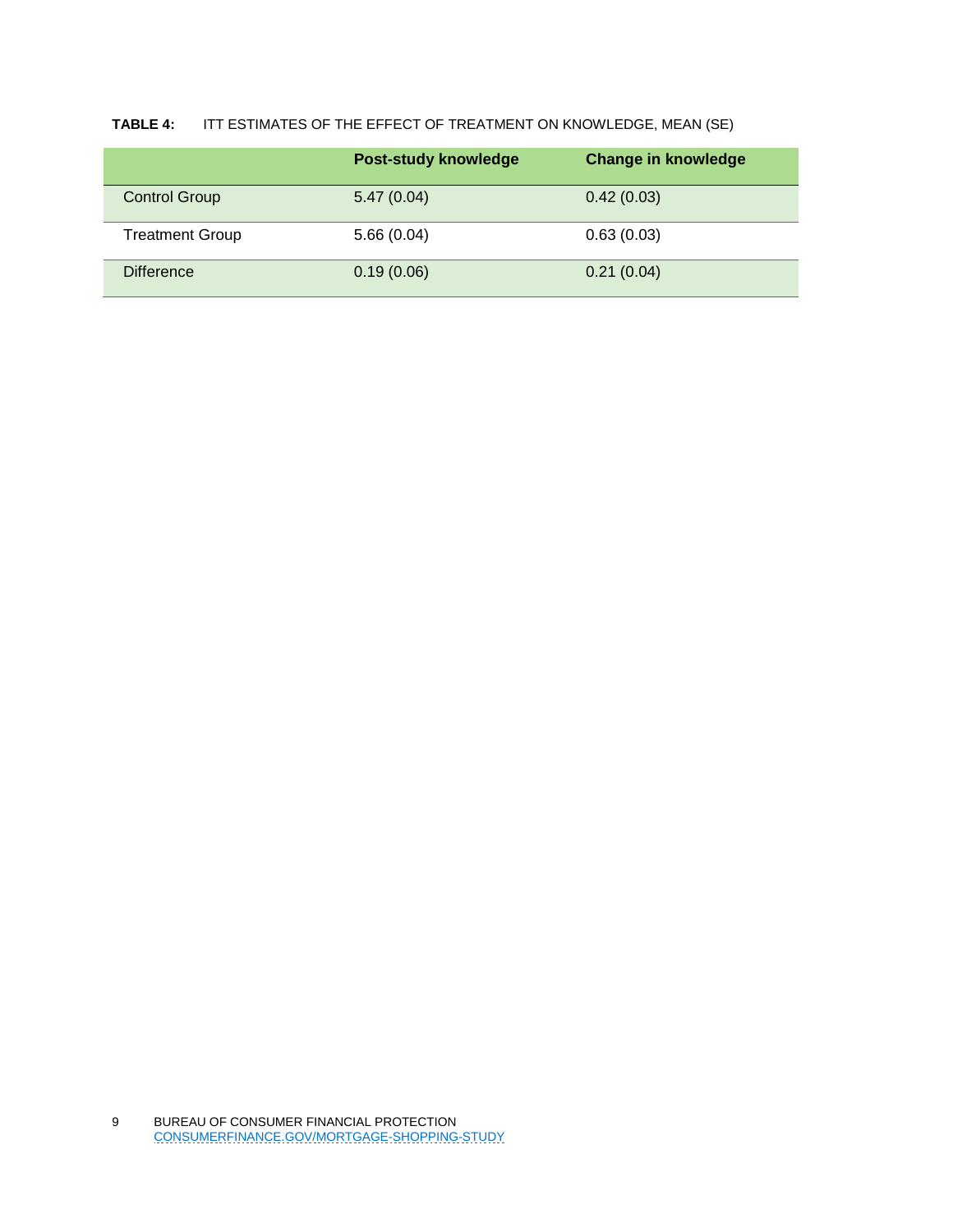### 5. Confidence

The second outcome of interest was participants' confidence in their abilities to handle issues related to mortgage and homebuying processes. The study asked each participant six questions related to their subjective assessment of their ability to handle home- and mortgage-related tasks. These questions were asked both at the beginning of the study and at the end of the study in order to assess how participants' confidence changed over the course of the study. Each response was scored between "zero," which indicated the participant lacked confidence, and "two," which indicated the participant was very confident. Participants were then assigned the average of their responses across the six questions to be their total confidence score. Confidence scores therefore ranged from 0 to 2. The following two questions are examples from the Bureau survey:

- 1. How confident are you that you can tell when a mortgage offer is a bad deal?
- 2. How confident do you feel when talking to lenders?

Table 5 displays intent-to-treat (ITT) estimates of the average difference between the treatment and the control groups' confidence scores. As ITT estimates, the differences displayed in the table are measures of the effects of *encouragement to shop* on the *entire* treatment group's (average) confidence. The middle column displays differences in participants' average confidence scores. The average confidence score of participants in the treatment was about 0.06 more (5.4%) than that of the control group. The final column displays changes in confidence relative to participants' baseline measures. These data show that participants in both groups became more confident over time, with the control group's average confidence score increasing by 0.11. However, the treatment group's average score increased by approximately 0.05 (45 percent) more over the same time period. Controlling for demographic, baseline status, and attitudinal measures; including participants' baseline confidence scores; and adjusting for differential completion rates; does not significantly alter the estimates. These differences are highly statistically significant (p-values < 0.001).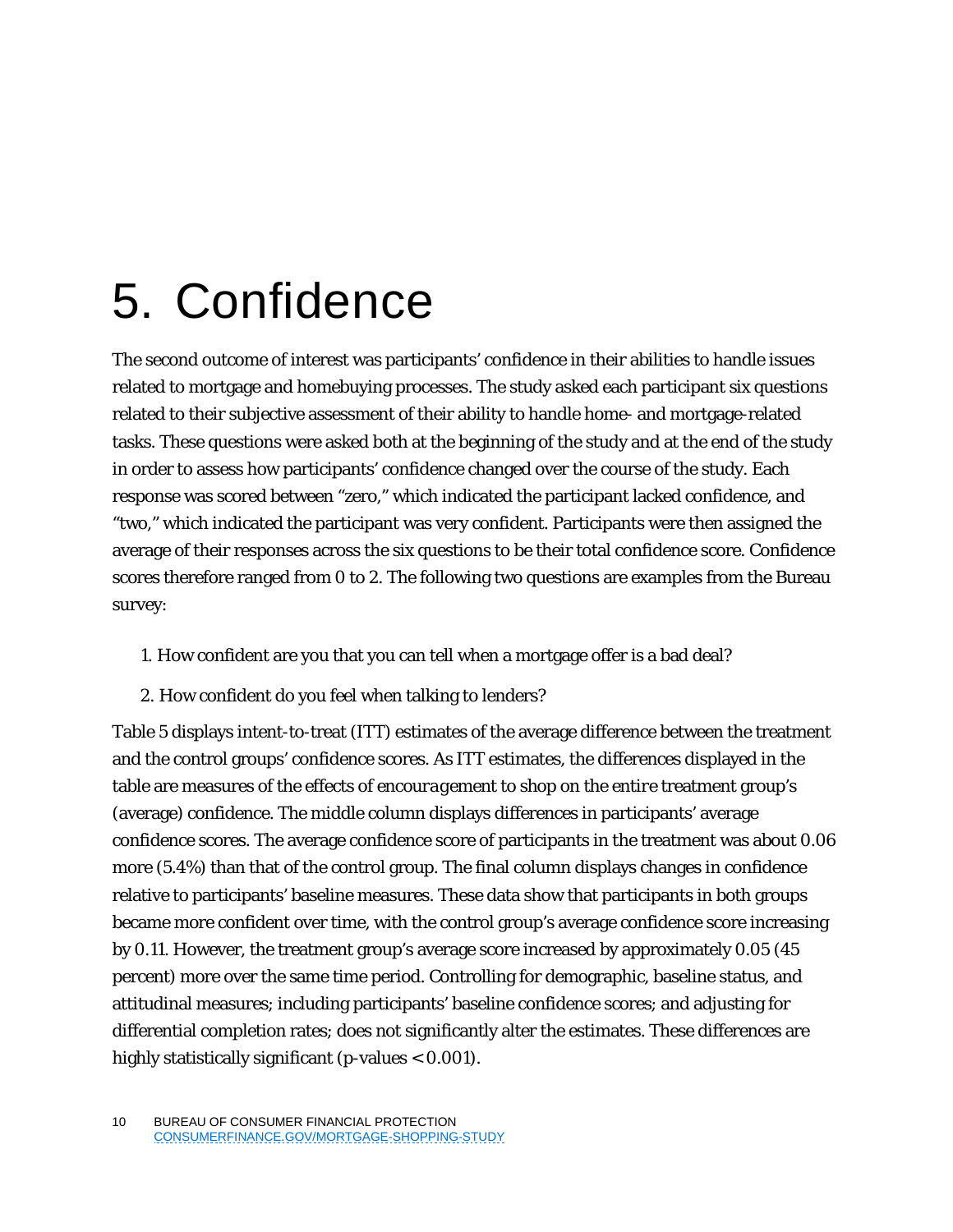#### **TABLE 5:** ITT ESTIMATES OF THE EFFECT OF TREATMENT ON CONFIDENCE, MEAN (SE)

|                   | <b>Post-study confidence</b> | <b>Change in confidence</b> |
|-------------------|------------------------------|-----------------------------|
| Control group     | 1.12(0.01)                   | 0.11(0.01)                  |
| Treatment group   | 1.18(0.01)                   | 0.15(0.01)                  |
| <b>Difference</b> | 0.06(0.01)                   | 0.05(0.01)                  |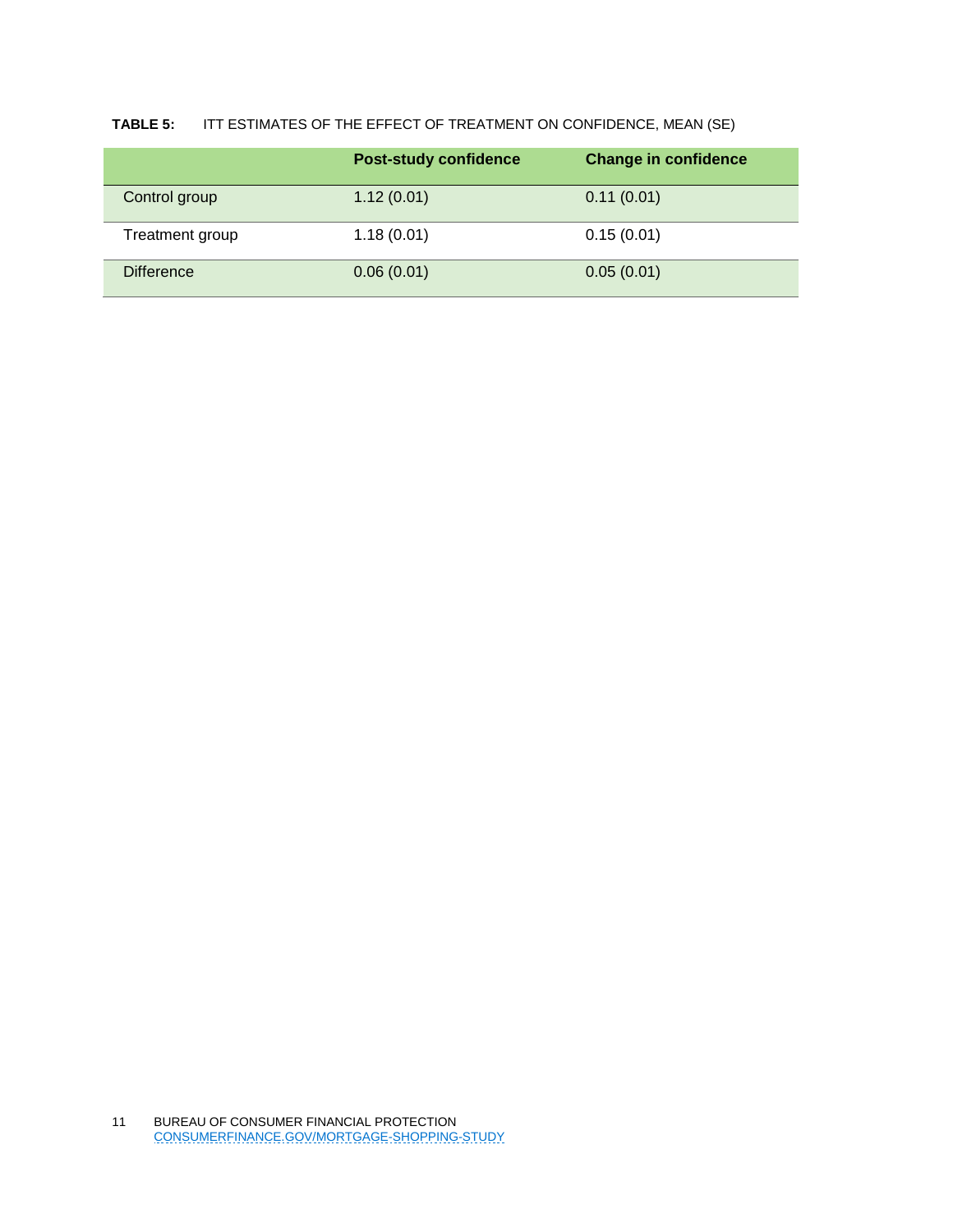### 6. Mortgage outcomes

Only about 348 participants provided information about their mortgage terms.<sup>5</sup> Unfortunately, this was not a large enough sample size for Bureau researchers to detect statistically significant differences in mortgage outcomes. Nonetheless, the research team analyzes the data here to provide suggestive evidence and suggest a way forward for future research.

Each homebuyer faces unique personal (e.g., credit score) and contextual (e.g., home zip code) circumstances that affect the mortgages available to them. To make mortgage outcomes comparable across study participants, researchers created an "interest rate score" which was intended to quantify the affordability of a participant's mortgage *relative to mortgages available to consumers like them*. To do this, the research team utilized a database of home mortgages offers to form a set of mortgages comparable to the mortgage that each study participant received.[6](#page-12-1) A participant's interest rate score is thus defined to be the proportion of loans that are comparable to the loan the participant received that offered a lower interest rate. Interest rate scores therefore varied from 0 to 1, with lower scores indicating that the participant received a more affordable loan (a score of 0 means there were no comparable loans with rates lower than theirs, and a score of 1 means there were no comparable loans with rates higher than theirs).

<span id="page-12-0"></span><sup>5</sup> When restricted to participants in the control and shopping treatment group who could be matched with the Informa database (see note below).

<span id="page-12-1"></span><sup>6</sup> The mortgage database was constructed from lender ratesheets provided by Informa Research Services and represents mortgages offered by 31 lenders, including many large lenders. Comparable mortgages were loans offered in the same state as the participant's mortgage, in the same week, and otherwise matched on loan type (Conforming, Jumbo, FHA, VA, etc.), loan amount, loan term, loan-to-value ratio, credit score, and discount points. All analyzed mortgages were fixed-rate loans and were obtained for the purchase of a home.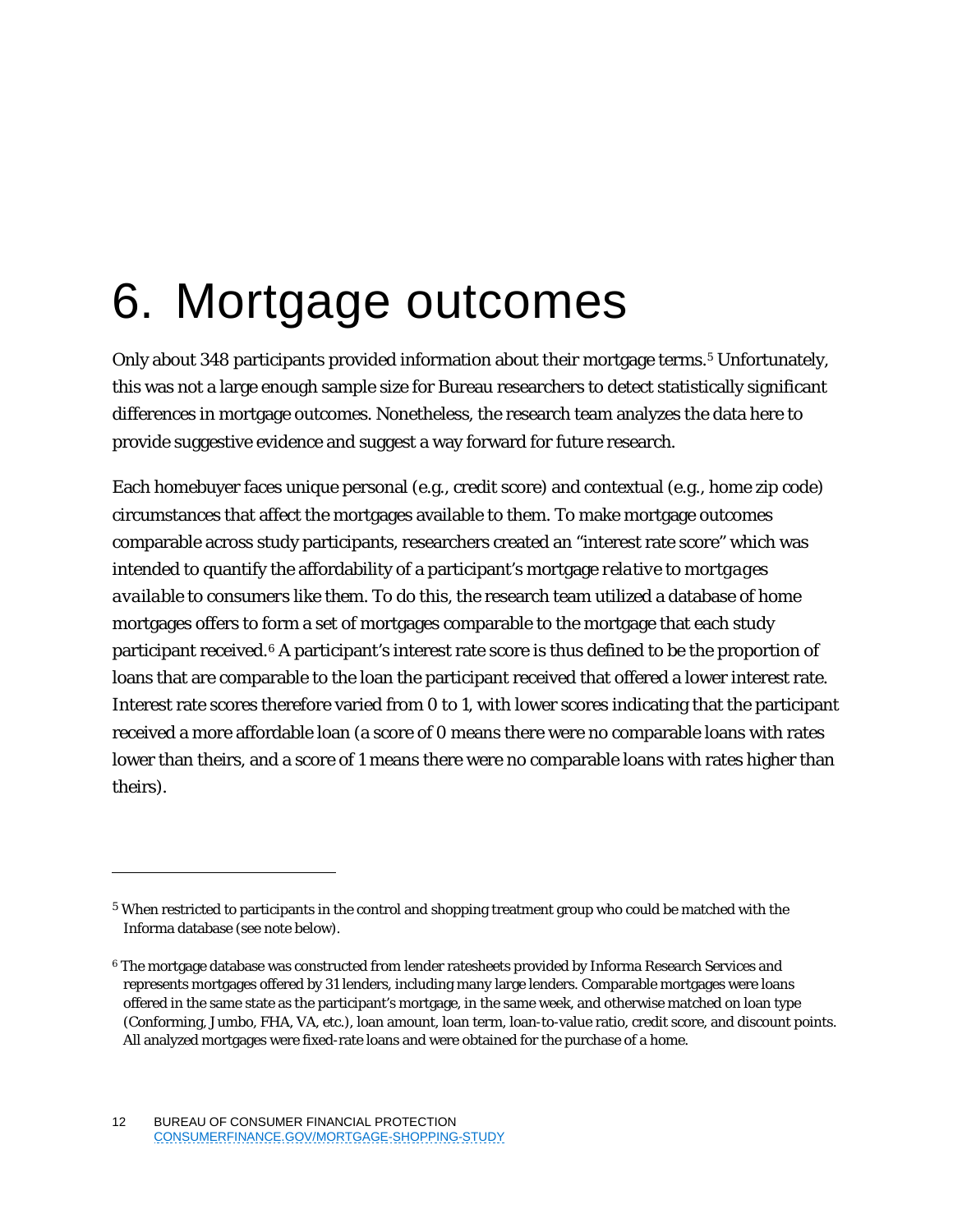Table 6 displays the difference between the control and treatment groups in interest rate score. It shows that, on average, both the control and treatment groups obtained mortgages near the median of those available to them (that is, the average interest rate they received was lower than the rate of about half of comparable loans). The treatment group does show an improvement of about 2 percentage points compared to the control group. However, this difference is not statistically significant, which means that researchers lack the confidence to conclude that the difference is due to anything other than random variations.<sup>[7](#page-13-0)</sup>

#### **TABLE 6:** ITT ESTIMATES OF THE EFFECT OF TREATMENT ON INTEREST RATE SCORES, MEAN (SE)

|                   | Interest rate score |
|-------------------|---------------------|
| Control group     | 0.52(0.02)          |
| Treatment group   | 0.49(0.03)          |
| <b>Difference</b> | 0.02(0.03)          |

<span id="page-13-0"></span><sup>7</sup> Assuming the calculated means and variances are reflective of the population, to achieve the standard level of statistical power, the study would have needed to observe data from approximately 6000 borrowers (t-test, beta=0.80, alpha=0.05). This is far more than the 348 received.